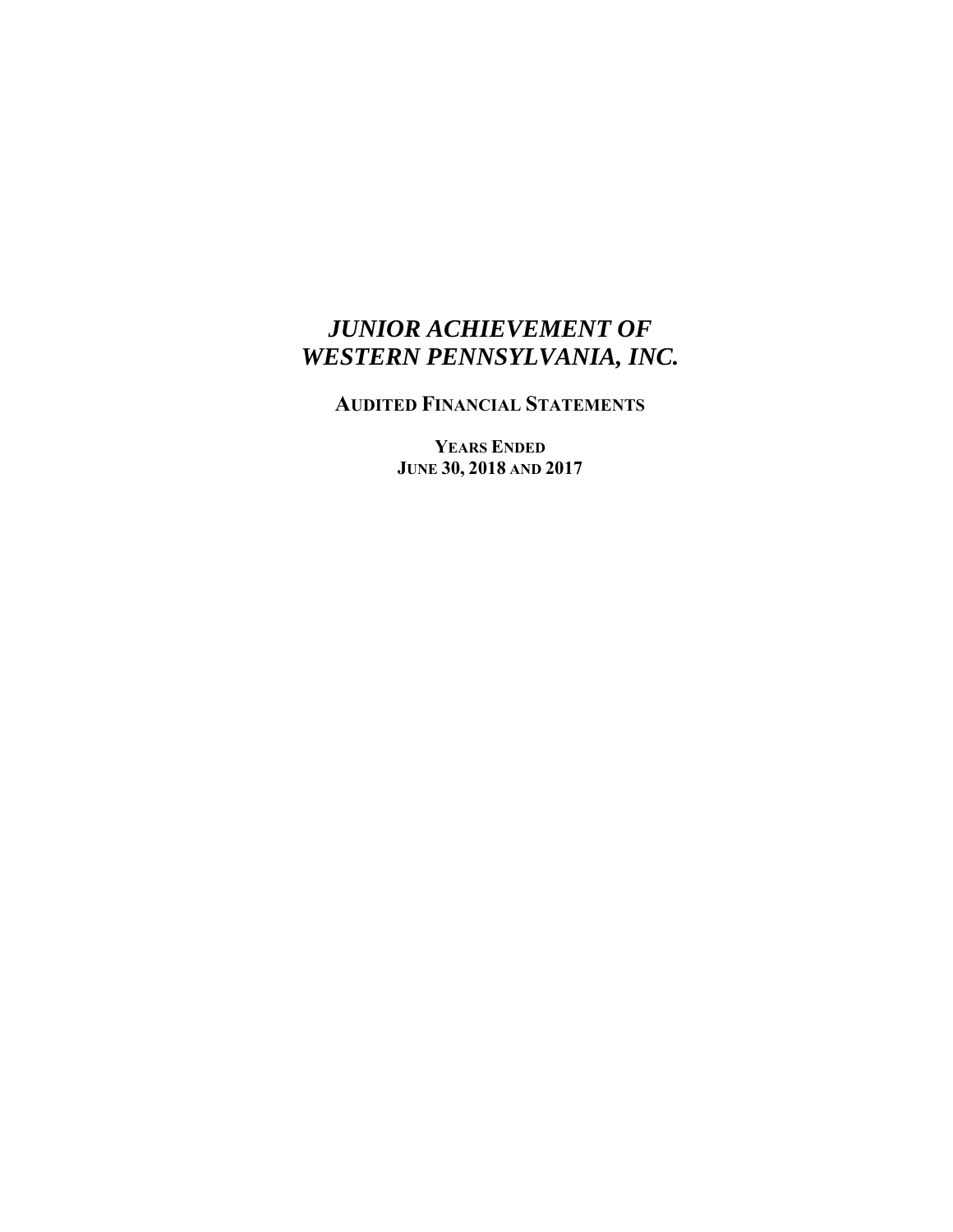

#### **INDEPENDENT AUDITOR'S REPORT**

To the Board of Directors Junior Achievement of Western Pennsylvania, Inc. Pittsburgh, Pennsylvania

We have audited the accompanying financial statements of Junior Achievement of Western Pennsylvania, Inc. (a nonprofit organization), which comprise the statements of financial position as of June 30, 2018 and 2017, and the related statements of activities, and cash flows for the years then ended, and the related notes to the financial statements.

#### **MANAGEMENT'S RESPONSIBILITY FOR THE FINANCIAL STATEMENTS**

Management is responsible for the preparation and fair presentation of these financial statements in accordance with accounting principles generally accepted in the United States of America; this includes the design, implementation, and maintenance of internal control relevant to the preparation and fair presentation of financial statements that are free from material misstatement, whether due to fraud or error.

#### **AUDITOR'S RESPONSIBILITY**

Our responsibility is to express an opinion on these financial statements based on our audits. We conducted our audits in accordance with auditing standards generally accepted in the United States of America. Those standards require that we plan and perform the audit to obtain reasonable assurance about whether the financial statements are free from material misstatement.

An audit involves performing procedures to obtain audit evidence about the amounts and disclosures in the financial statements. The procedures selected depend on the auditor's judgment, including the assessment of the risks of material misstatement of the financial statements, whether due to fraud or error. In making those risk assessments, the auditor considers internal control relevant to the entity's preparation and fair presentation of the financial statements in order to design audit procedures that are appropriate in the circumstances, but not for the purpose of expressing an opinion on the effectiveness of the entity's internal control. Accordingly, we express no such opinion. An audit also includes evaluating the appropriateness of accounting policies used and the reasonableness of significant accounting estimates made by management, as well as evaluating the overall presentation of the financial statements.

We believe that the audit evidence we have obtained is sufficient and appropriate to provide a basis for our audit opinion.

#### **OPINION**

In our opinion, the financial statements referred to above present fairly, in all material respects, the financial position of Junior Achievement of Western Pennsylvania, Inc. as of June 30, 2018 and 2017, and the changes in its net assets and its cash flows for the years then ended in accordance with accounting principles generally accepted in the United States of America.

M'autoch & Associates, P.C.

Pittsburgh, Pennsylvania December 7, 2018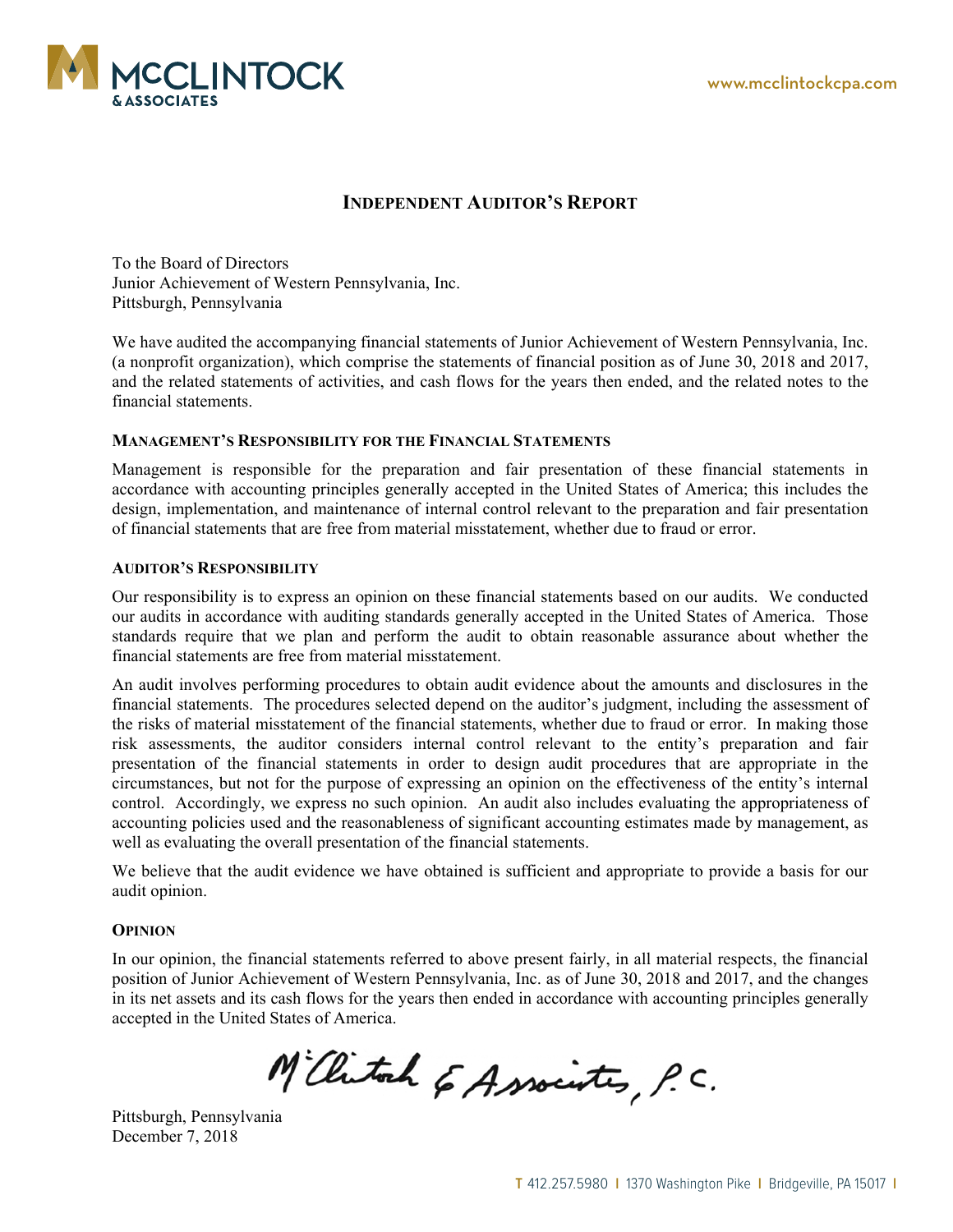**STATEMENTS OF FINANCIAL POSITION**

#### **ASSETS**

|                                                                                                                             | <b>June 30,</b> |                  |    |                  |
|-----------------------------------------------------------------------------------------------------------------------------|-----------------|------------------|----|------------------|
|                                                                                                                             |                 | 2018             |    | 2017             |
| <b>CURRENT ASSETS</b>                                                                                                       |                 |                  |    |                  |
| Cash and cash equivalents                                                                                                   | \$              | 1,154,113        | \$ | 1,377,051        |
| Investments                                                                                                                 |                 | 1,505,776        |    | 1,405,520        |
| Accounts receivable                                                                                                         |                 | 228,048          |    | 162,622          |
| Current portion of pledges receivable, net of allowance for<br>uncollectible pledges of \$17,000 and \$15,000, respectively |                 | 157,548          |    | 280,597          |
| Prepaid expenses                                                                                                            |                 | 4,227            |    | 1,077            |
| <b>TOTAL CURRENT ASSETS</b>                                                                                                 |                 | 3,049,712        |    | 3,226,867        |
| PLEDGES RECEIVABLE, net of current portion and allowance                                                                    |                 | 258,592          |    | 207,975          |
| for uncollectible pledges of \$29,000 and \$11,000, respectively                                                            |                 |                  |    |                  |
| <b>CONTRIBUTED USE OF BUILDING, net of</b>                                                                                  |                 | 897,308          |    | $\overline{0}$   |
| unamortized discount of \$134,990 and \$0, respectively                                                                     |                 |                  |    |                  |
| PROPERTY AND EQUIPMENT, net                                                                                                 |                 | 63,609           |    | 439              |
| <b>SECURITY DEPOSIT</b>                                                                                                     |                 | 19,420           |    | $\boldsymbol{0}$ |
| <b>TOTAL ASSETS</b>                                                                                                         | \$              | 4,288,641        | \$ | 3,435,281        |
| <b>LIABILITIES AND NET ASSETS</b>                                                                                           |                 |                  |    |                  |
| <b>CURRENT LIABILITIES</b>                                                                                                  |                 |                  |    |                  |
| Accounts payable                                                                                                            | \$              | 67,285           | \$ | 12,129           |
| Accrued expenses                                                                                                            |                 | 12,888           |    | 195,631          |
| Accrued scholarships                                                                                                        |                 | 665,379          |    | 622,510          |
| Deferred revenue                                                                                                            |                 | 29,935           |    | 51,958           |
| Line of credit                                                                                                              |                 | $\boldsymbol{0}$ |    | 100,000          |
| <b>TOTAL CURRENT LIABILITIES</b>                                                                                            |                 | 775,487          |    | 982,228          |
| <b>DEFERRED RENT</b>                                                                                                        |                 | 15,640           |    | $\boldsymbol{0}$ |
| <b>NET ASSETS</b>                                                                                                           |                 |                  |    |                  |
| Unrestricted                                                                                                                |                 | 955,523          |    | 823,088          |
| Temporarily restricted                                                                                                      |                 | 2,541,991        |    | 1,629,965        |
| <b>TOTAL NET ASSETS</b>                                                                                                     |                 | 3,497,514        |    | 2,453,053        |
| TOTAL LIABILITIES AND NET ASSETS                                                                                            | S.              | 4,288,641        | \$ | 3,435,281        |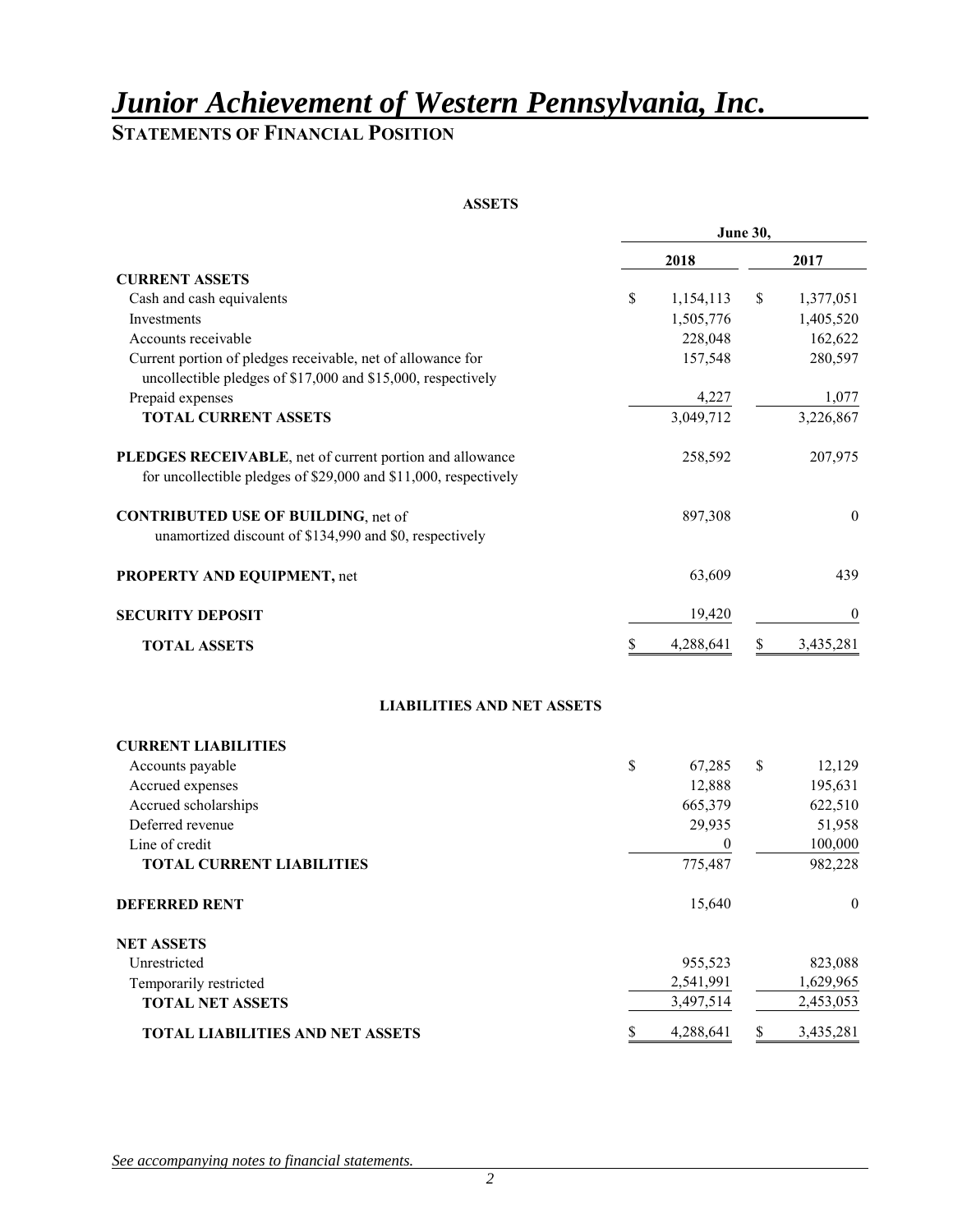## **STATEMENTS OF ACTIVITIES**

|                                      | Year Ended June 30, 2018 |                     |    |                                         |    |                      |
|--------------------------------------|--------------------------|---------------------|----|-----------------------------------------|----|----------------------|
|                                      |                          | <b>Unrestricted</b> |    | <b>Temporarily</b><br><b>Restricted</b> |    | <b>Total</b>         |
| <b>SUPPORT AND REVENUE</b>           |                          |                     |    |                                         |    |                      |
| <b>CONTRIBUTIONS</b>                 |                          |                     |    |                                         |    |                      |
| Corporate                            | \$                       | 919,397             | \$ | 495,260                                 | \$ | 1,414,657            |
| Individual                           |                          | 147,758             |    | $\boldsymbol{0}$                        |    | 147,758              |
| Foundations                          |                          | 173,243             |    | $\mathbf{0}$                            |    | 173,243              |
| <b>TOTAL CONTRIBUTIONS</b>           |                          | 1,240,398           |    | 495,260                                 |    | 1,735,658            |
| <b>SPECIAL EVENTS</b>                |                          |                     |    |                                         |    |                      |
| Gross revenues                       |                          | 1,282,562           |    | $\boldsymbol{0}$                        |    | 1,282,562            |
| Event expenses                       |                          | (525, 550)          |    | $\boldsymbol{0}$                        |    | (525, 550)           |
| <b>NET SPECIAL EVENTS</b>            |                          | 757,012             |    | $\overline{0}$                          |    | $\overline{757,012}$ |
| Other income                         |                          | 51,506              |    | $\mathbf{0}$                            |    | 51,506               |
| Forgiveness of property taxes        |                          | 142,360             |    | $\theta$                                |    | 142,360              |
| In-kind contributions                |                          | 105,298             |    | 897,308                                 |    | 1,002,606            |
| Unrealized gains on investments      |                          | (10,090)            |    | $\theta$                                |    | (10,090)             |
| Realized gains on investments        |                          | 20,763              |    | $\theta$                                |    | 20,763               |
| Investment income                    |                          | 67,993              |    | $\Omega$                                |    | 67,993               |
| Net assets released from restriction |                          | 460,542             |    | (460, 542)                              |    | $\theta$             |
| <b>TOTAL SUPPORT AND REVENUE</b>     |                          | 2,835,782           |    | 932,026                                 |    | 3,767,808            |
| <b>EXPENSES</b>                      |                          |                     |    |                                         |    |                      |
| Salaries, wages and wage taxes       |                          | 1,061,624           |    | $\boldsymbol{0}$                        |    | 1,061,624            |
| Employee benefits                    |                          | 251,738             |    | $\boldsymbol{0}$                        |    | 251,738              |
| Program materials                    |                          | 293,876             |    | 0                                       |    | 293,876              |
| Scholarship expense                  |                          | 442,151             |    | 0                                       |    | 442,151              |
| Legal and professional fees          |                          | 99,269              |    | 0                                       |    | 99,269               |
| Rent and occupancy                   |                          | 97,607              |    | 0                                       |    | 97,607               |
| Office expense                       |                          | 65,853              |    | 0                                       |    | 65,853               |
| License fee                          |                          | 59,281              |    | 0                                       |    | 59,281               |
| Public relations                     |                          | 133,319             |    | 0                                       |    | 133,319              |
| Miscellaneous expense                |                          | 77,930              |    | $\theta$                                |    | 77,930               |
| Travel                               |                          | 47,845              |    | $\theta$                                |    | 47,845               |
| Communications                       |                          | 37,172              |    | 0                                       |    | 37,172               |
| Depreciation and amortization        |                          | 999                 |    | $\theta$                                |    | 999                  |
| Fundraising                          |                          | 33,710              |    | $\boldsymbol{0}$                        |    | 33,710               |
| Interest                             |                          | 973                 |    | $\theta$                                |    | 973                  |
| Bad debt expense                     |                          | $\boldsymbol{0}$    |    | 20,000                                  |    | 20,000               |
| <b>TOTAL EXPENSES</b>                |                          | 2,703,347           |    | 20,000                                  |    | 2,723,347            |
| <b>CHANGE IN NET ASSETS</b>          |                          | 132,435             |    | 912,026                                 |    | 1,044,461            |
| NET ASSETS AT BEGINNING OF YEAR      |                          | 823,088             |    | 1,629,965                               |    | 2,453,053            |
| NET ASSETS AT END OF YEAR            |                          | 955,523             |    | 2.541.991                               |    | 3,497,514            |

*See accompanying notes to financial statements.*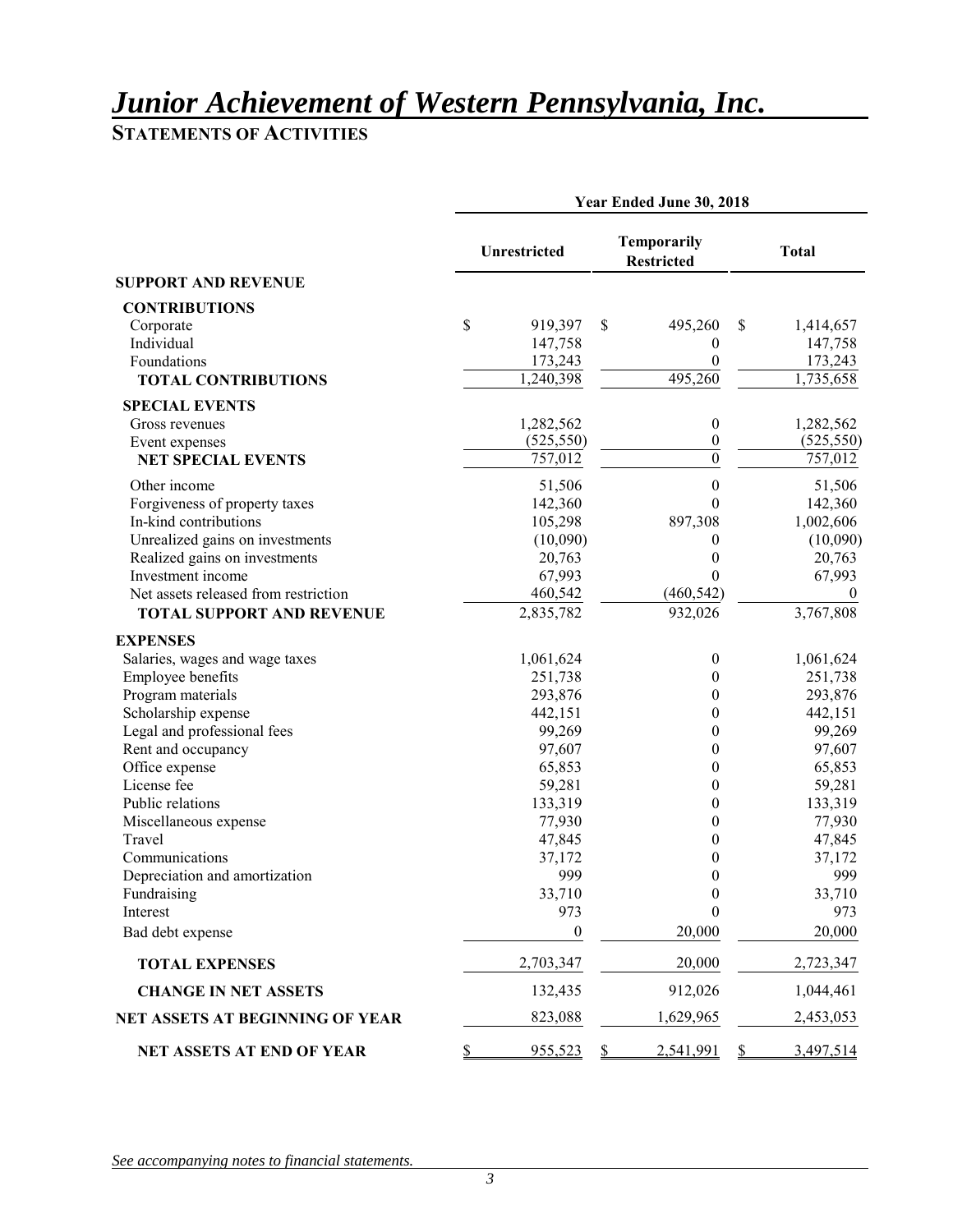## **STATEMENTS OF ACTIVITIES**

|                                                    | Year Ended June 30, 2017 |                  |                                         |    |                  |  |
|----------------------------------------------------|--------------------------|------------------|-----------------------------------------|----|------------------|--|
|                                                    |                          | Unrestricted     | <b>Temporarily</b><br><b>Restricted</b> |    | <b>Total</b>     |  |
| <b>SUPPORT AND REVENUE</b><br><b>CONTRIBUTIONS</b> |                          |                  |                                         |    |                  |  |
| Corporate                                          | \$                       | 869,750          | \$<br>450,000                           | \$ | 1,319,750        |  |
| Individual                                         |                          | 103,525          | $\bf{0}$                                |    | 103,525          |  |
| Foundations                                        |                          | 271,397          | 25,000                                  |    | 296,397          |  |
| <b>TOTAL CONTRIBUTIONS</b>                         |                          | 1,244,672        | 475,000                                 |    | 1,719,672        |  |
| <b>SPECIAL EVENTS</b>                              |                          |                  |                                         |    |                  |  |
| Gross revenues                                     |                          | 1,160,687        | $\boldsymbol{0}$                        |    | 1,160,687        |  |
| Event expenses                                     |                          | (409,311)        | $\boldsymbol{0}$                        |    | (409, 311)       |  |
| <b>NET SPECIAL EVENTS</b>                          |                          | 751,376          | $\mathbf{0}$                            |    | 751,376          |  |
| Other income                                       |                          | 59,408           | $\boldsymbol{0}$                        |    | 59,408           |  |
| In-kind contributions                              |                          | 151,070          | 0                                       |    | 151,070          |  |
| Unrealized gains on investments                    |                          | 113,560          | 0                                       |    | 113,560          |  |
| Realized gains on investments                      |                          | 13,179           | $\theta$                                |    | 13,179           |  |
| Investment income                                  |                          | 44,972           | $\theta$                                |    | 44,972           |  |
| Net assets released from restriction               |                          | 270,015          | (270, 015)                              |    | $\boldsymbol{0}$ |  |
| <b>TOTAL SUPPORT AND REVENUE</b>                   |                          | 2,648,252        | 204,985                                 |    | 2,853,237        |  |
| <b>EXPENSES</b>                                    |                          |                  |                                         |    |                  |  |
| Salaries, wages and wage taxes                     |                          | 1,054,397        | $\boldsymbol{0}$                        |    | 1,054,397        |  |
| Employee benefits                                  |                          | 229,675          | $\theta$                                |    | 229,675          |  |
| Program materials                                  |                          | 249,664          | $\theta$                                |    | 249,664          |  |
| Scholarship expense                                |                          | 455,012          | $\theta$                                |    | 455,012          |  |
| Legal and professional fees                        |                          | 107,204          | $\theta$                                |    | 107,204          |  |
| Rent and occupancy                                 |                          | 100,808          | 0                                       |    | 100,808          |  |
| Office expense                                     |                          | 64,591           | 0                                       |    | 64,591           |  |
| License fee                                        |                          | 62,561           | 0                                       |    | 62,561           |  |
| Public relations                                   |                          | 183,775          | 0                                       |    | 183,775          |  |
| Miscellaneous expense                              |                          | 64,705           | 0                                       |    | 64,705           |  |
| Travel                                             |                          | 43,464           | $\boldsymbol{0}$                        |    | 43,464           |  |
| Property taxes                                     |                          | 30,387           | 0                                       |    | 30,387           |  |
| Communications                                     |                          | 42,655           | $\theta$                                |    | 42,655           |  |
| Depreciation & amortization                        |                          | 40               | $\boldsymbol{0}$                        |    | 40               |  |
| Fundraising                                        |                          | 48,260           | $\theta$                                |    | 48,260           |  |
| Interest                                           |                          | 5,913            | $\theta$                                |    | 5,913            |  |
| Bad debt expense                                   |                          | $\boldsymbol{0}$ | 61,800                                  |    | 61,800           |  |
| <b>TOTAL EXPENSES</b>                              |                          | 2,743,111        | 61,800                                  |    | 2,804,911        |  |
| <b>CHANGE IN NET ASSETS</b>                        |                          | (94, 859)        | 143,185                                 |    | 48,326           |  |
| NET ASSETS AT BEGINNING OF YEAR                    |                          | 917,947          | 1,486,780                               |    | 2,404,727        |  |
| NET ASSETS AT END OF YEAR                          |                          | 823,088          | 1,629,965                               |    | 2,453,053        |  |

*See accompanying notes to financial statements.*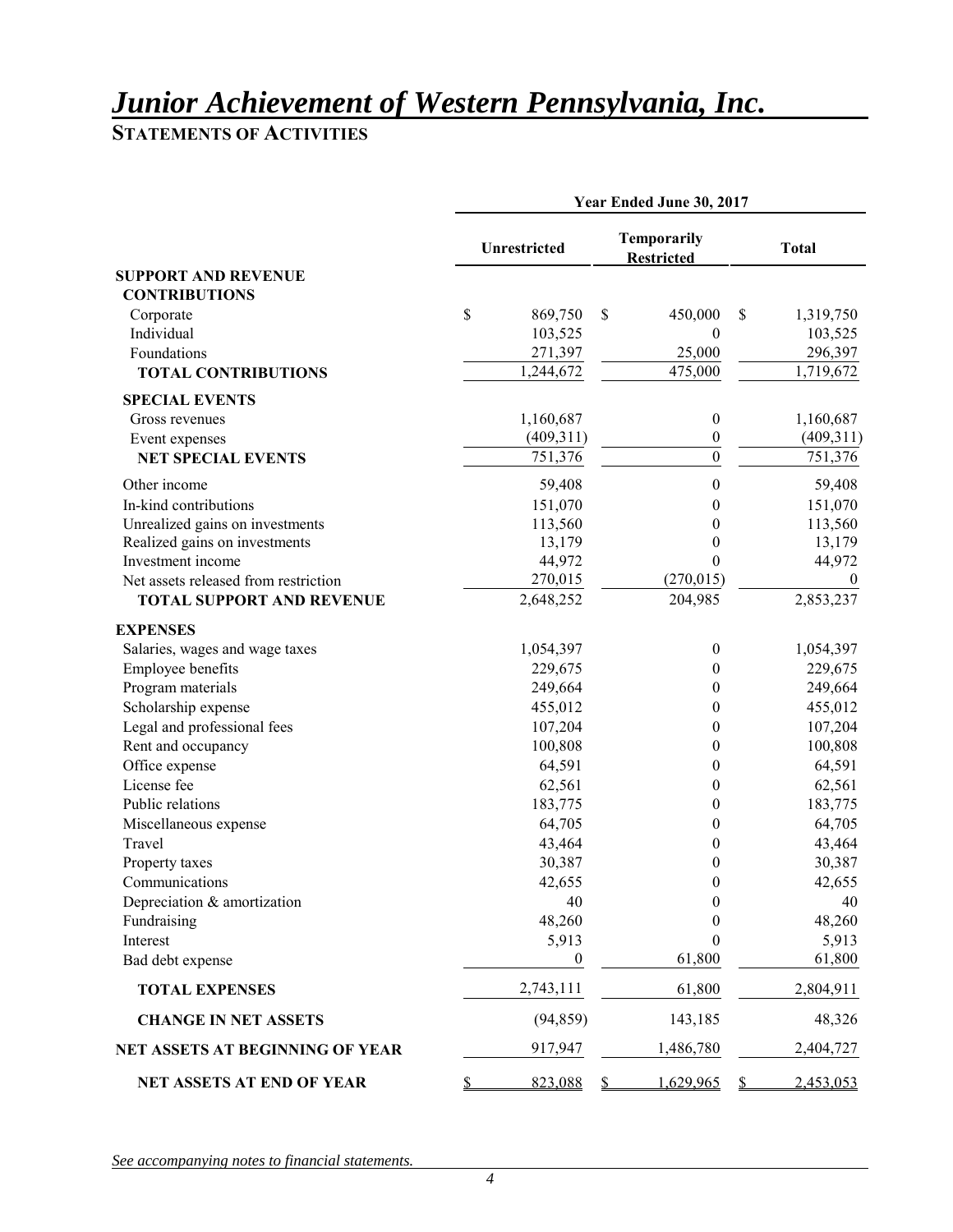**STATEMENTS OF CASH FLOWS**

|                                                           | Years Ended June 30, |              |    |              |
|-----------------------------------------------------------|----------------------|--------------|----|--------------|
|                                                           |                      | 2018         |    | 2017         |
| <b>CASH FLOWS FROM OPERATING ACTIVITIES</b>               |                      |              |    |              |
| Change in net assets                                      | \$                   | 1,044,461    | \$ | 48,326       |
| Adjustments to reconcile change in net assets to net cash |                      |              |    |              |
| provided by operating activities:                         |                      |              |    |              |
| Bad debt expense                                          |                      | 20,000       |    | 61,800       |
| Contributed use of building                               |                      | (1,032,298)  |    | $\mathbf{0}$ |
| Unamortized discount on contributed use of building       |                      | 134,990      |    | $\mathbf{0}$ |
| Depreciation and amortization                             |                      | 999          |    | 40           |
| Unrealized loss (gain) on investments                     |                      | 10,090       |    | (113, 560)   |
| Realized (gain) loss on investments                       |                      | (20, 763)    |    | (13, 179)    |
| Deferred rent                                             |                      | 15,640       |    | $\Omega$     |
| Decrease (increase) in:                                   |                      |              |    |              |
| Accounts receivable                                       |                      | (65, 426)    |    | (17, 845)    |
| Pledges receivable                                        |                      | 52,432       |    | 37,466       |
| Prepaid expenses                                          |                      | (3, 150)     |    | 8,525        |
| Security deposit                                          |                      | (19, 420)    |    | $\Omega$     |
| Increase (decrease) in:                                   |                      |              |    |              |
| Accounts payable                                          |                      | 55,156       |    | 1,312        |
| Accrued expenses                                          |                      | (182, 743)   |    | 38,319       |
| Accrued scholarship                                       |                      | 42,869       |    | 171,484      |
| Deferred revenue                                          |                      | (22, 023)    |    | (4,972)      |
| Total net operating adjustment                            |                      | (1,013,647)  |    | 169,390      |
| NET CASH PROVIDED BY OPERATING ACTIVITIES                 |                      | 30,814       |    | 217,716      |
| <b>CASH FLOWS FROM INVESTING ACTIVITIES</b>               |                      |              |    |              |
| Purchase of equipment                                     |                      | (64, 169)    |    | (479)        |
| Purchase of investments                                   |                      | (560, 252)   |    | (90, 158)    |
| Proceeds from sale of investments                         |                      | 470,669      |    | 101,000      |
| NET CASH (USED IN) PROVIDED BY INVESTING ACTIVITIES       |                      | (153, 752)   |    | 10,363       |
| <b>CASH FLOWS FROM FINANCING ACTIVITIES</b>               |                      |              |    |              |
| Proceeds from line of credit                              |                      | $\mathbf{0}$ |    | 125,000      |
| Payments on line of credit                                |                      | (100,000)    |    | (225,000)    |
| NET CASH USED IN FINANCING ACTIVITIES                     |                      | (100,000)    |    | (100,000)    |
|                                                           |                      |              |    |              |
| NET (DECREASE) INCREASE IN CASH AND CASH EQUIVALENTS      |                      | (222, 938)   |    | 128,079      |
| Cash and cash equivalents at beginning of year            |                      | 1,377,051    |    | 1,248,972    |
| CASH AND CASH EQUIVALENTS AT END OF YEAR                  | \$                   | 1,154,113    | \$ | 1,377,051    |
| SUPPLEMENTAL DISCLOSURES OF CASH FLOW INFORMATION:        |                      |              |    |              |
| Cash paid during the year for interest                    | \$                   | 973          | \$ | 5,913        |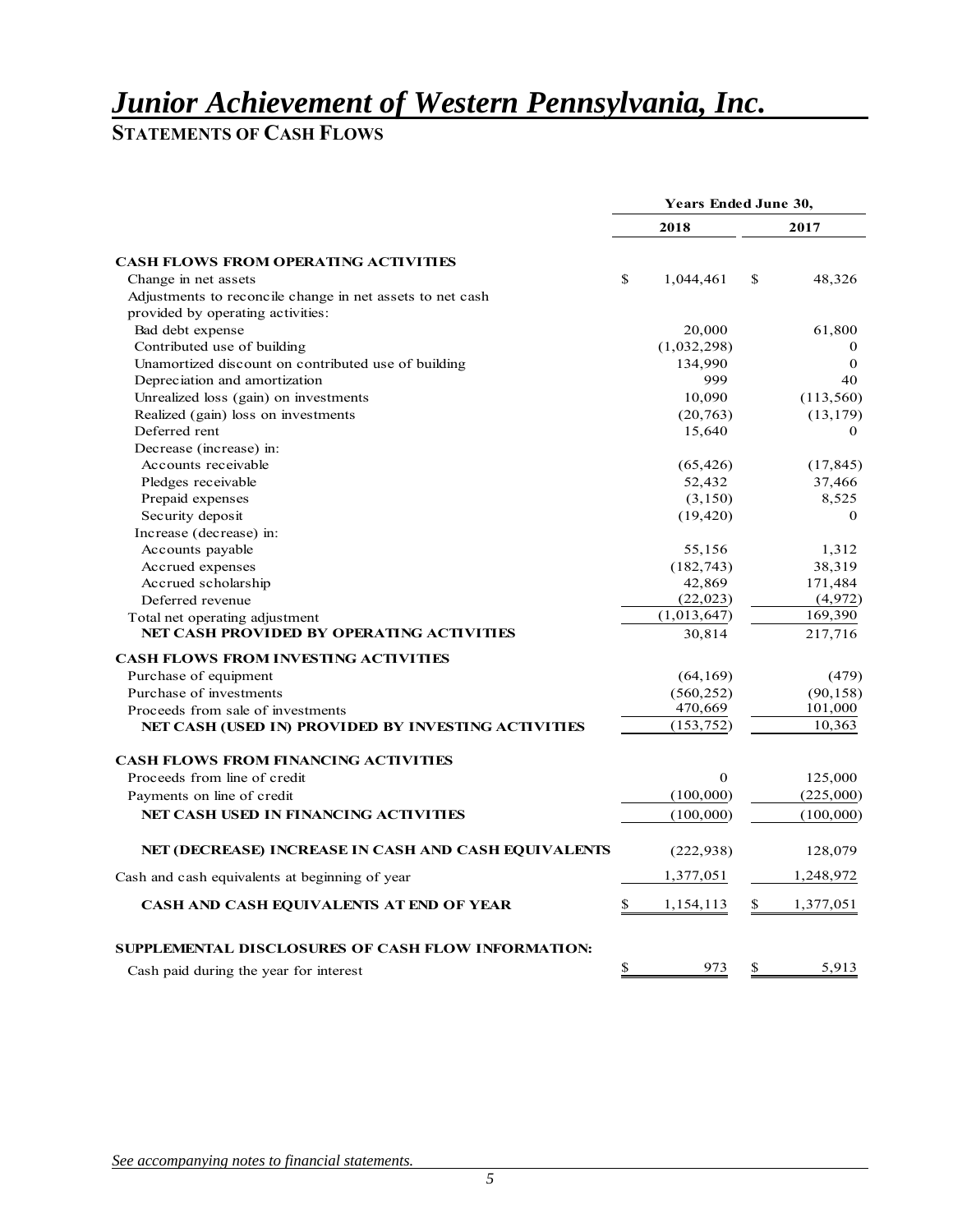**NOTES TO FINANCIAL STATEMENTS**

## **NOTE A - NATURE OF OPERATIONS**

Junior Achievement of Western Pennsylvania, Inc. (Organization, Junior Achievement, or JA), a not-forprofit corporation, was organized in the Commonwealth of Pennsylvania. The Organization is a member of JA USA (National Organization), which is a tax-exempt organization under section 501(c)(3) of the Internal Revenue Code. Junior Achievement encourages business awareness among elementary, junior high, and high school students through classes and practical experience outside of the classroom. JA services the western Pennsylvania area including the Erie and Johnstown areas as well as parts of West Virginia.

The Organization receives donations from corporations, individuals, and foundations, holds special events, receives funds under PA Educational Improvement Tax Credit (ETC) and PA Opportunity Scholarship Tax Credit (OSTC) programs, and has received a Pennsylvania Job Training and Educational Programs grant. These funds are used to support the various program activities of the Organization and to provide scholarships.

Management of the Organization has evaluated subsequent events through December 7, 2018, the date the financial statements were available to be issued and has no material subsequent events to report.

## **NOTE B - SUMMARY OF SIGNIFICANT ACCOUNTING POLICIES**

#### **Basis of Accounting**

The financial statements have been prepared on the accrual basis of accounting.

#### **Financial Statement Presentation**

The Organization records unconditional promises to give (pledges) as receivables (stated at fair value) and revenues and distinguishes between contributions received for each net asset category. For external financial reporting, it classifies resources for accounting and reporting purposes into three net asset categories according to external (donor) imposed restrictions. A description of the three net asset categories follows.

- 1. Unrestricted net assets include contributions which are not subject to donor imposed restrictions. Unrestricted net assets also include temporarily restricted contributions whose restrictions have been met in the same reporting period.
- 2. Temporarily restricted net assets include gifts for which donor-imposed restrictions have not been met and for which the ultimate purpose of the proceeds is not permanently restricted.
- 3. Permanently restricted net assets include donor-imposed restrictions that resources be maintained permanently but would permit use of part or all of the income derived from those resources. The Organization currently has no net assets with permanent restrictions.

#### **Cash and Cash Equivalents**

Cash and cash equivalents consist of cash in the bank and all short-term investments with an original maturity of 90 days or less (Note D).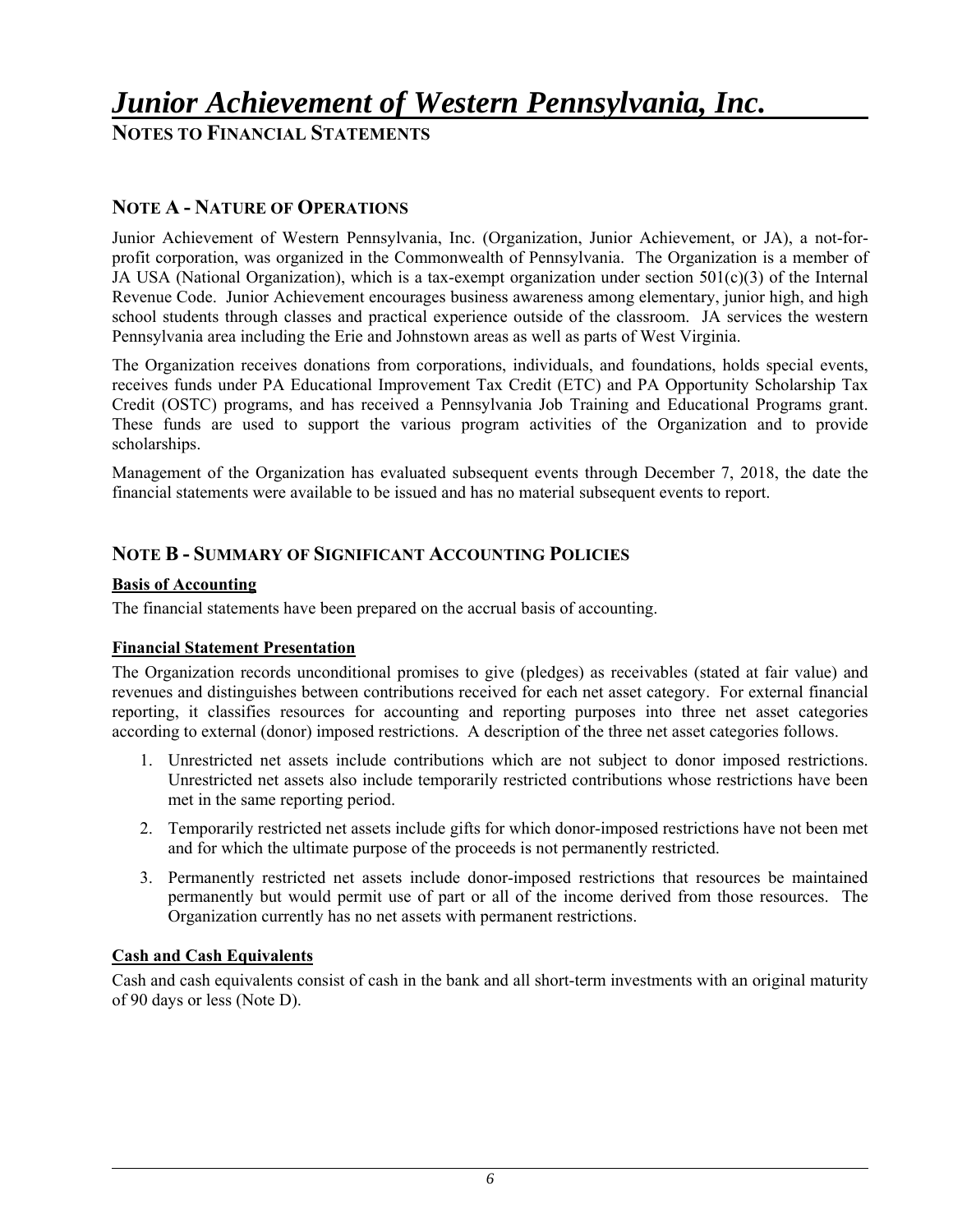**NOTES TO FINANCIAL STATEMENTS**

### **NOTE B - SUMMARY OF SIGNIFICANT ACCOUNTING POLICIES (CONTINUED)**

#### **Investments**

Investments held in equity securities with readily determinable fair values and all investments in debt securities are measured at fair value in the Statements of Financial Position. Unrealized and realized gains or losses are included in the Statements of Activities. Realized gains or losses are recognized using the average cost method. Investment income is recognized when earned.

#### **Accounts Receivable**

Accounts receivable consists of amounts due to the Organization from the various fund-raising and special events held during the year. The receivables are recorded at the cost for the level of sponsorship and participation in the various events as well as from services provided. All accounts receivable are expected to be collected within one year. Management has determined that no allowance for uncollectible accounts receivable is necessary.

#### **Pledges Receivable and Allowance for Uncollectible Pledges**

Pledges (cash and noncash) are recognized when the donor makes a promise to give to the Organization that is, in substance, unconditional and are recorded at fair value in the period they are received. Pledges extending beyond one year are discounted to recognize the present value of future cash flows. Pledges that are restricted by the donor are reported as increases in unrestricted net assets if the restrictions expire in the fiscal year in which the pledges are recognized. All other donor-restricted pledges are reported as increases in temporarily or permanently restricted net assets depending on the nature of the restrictions. When a restriction expires, temporarily restricted net assets are reclassified to unrestricted net assets. Management has estimated an allowance for uncollectible pledges based upon historical collections and the sum of the collection risk associated with each donor's uncollected balance based upon pledges receivable aging. Writeoffs are recorded based on the discretion of management after all collection efforts have been exhausted.

#### **Property and Equipment**

Property and equipment are recorded at cost. Expenditures for renewals and betterments which extend the life of the asset are capitalized. Repairs and maintenance items are charged to expense as incurred. Gain or loss on the retirement or disposal of assets is included in operations in the year of disposal. Depreciation and amortization expenses are computed using the straight-line method based on the estimated useful lives of the assets. Improvements are being amortized over the length of the leases.

#### **Donated Assets**

Donations of property and equipment and other non-cash donations are recorded as support at their estimated fair value at the date of donation. Such donations are reported as unrestricted support unless the donor has restricted the donated asset for a specific purpose.

#### **Donated Services**

The Organization recognizes donated services that create or enhance nonfinancial assets, or that require specialized skills, are provided by individuals possessing those skills, and would typically need to be purchased if not provided by donation. These donated services are recorded at their estimated fair value.

#### **Deferred Revenue**

Deferred revenue consists principally of cash received as participation fees for fund-raising events to be held in the year subsequent to receipt.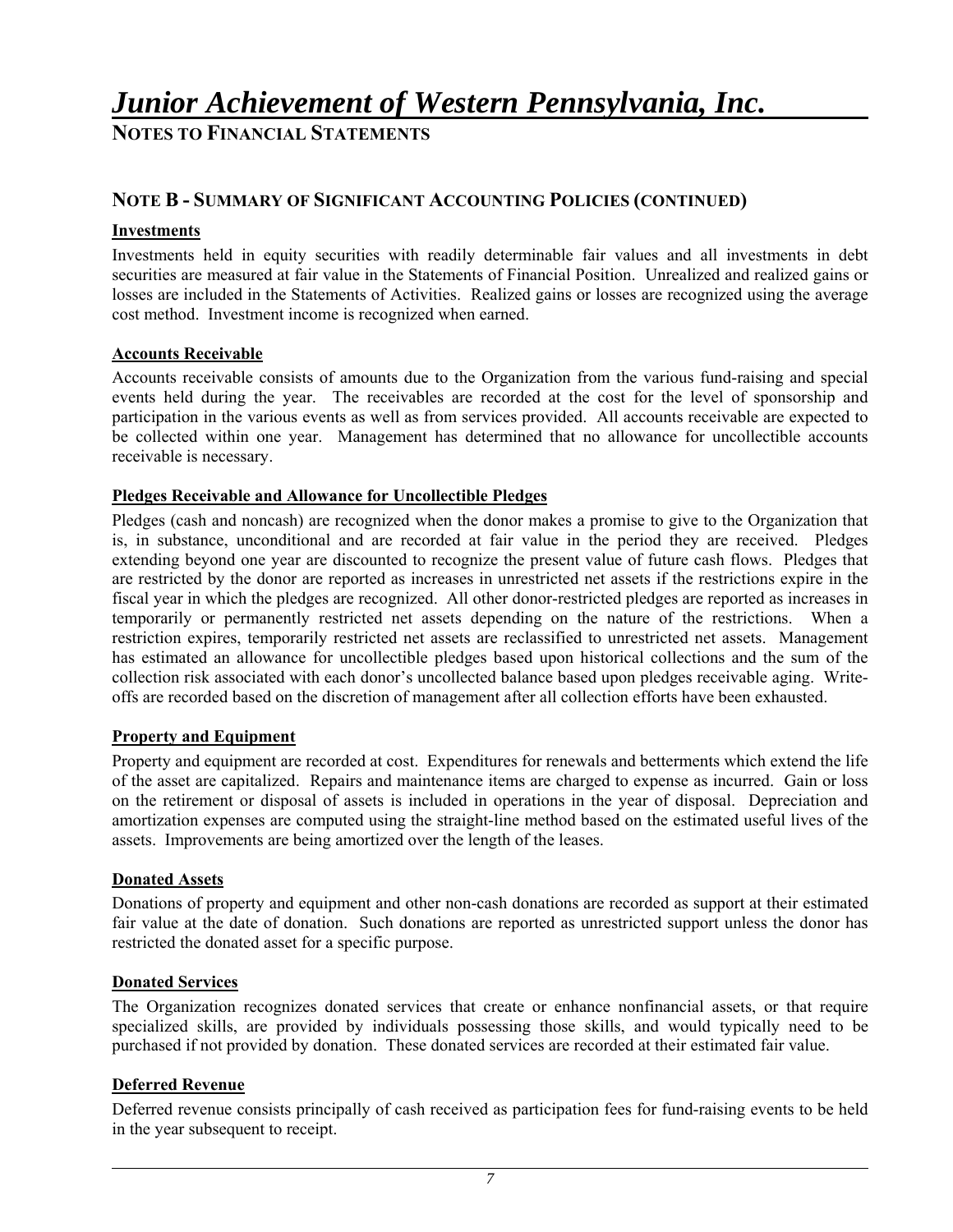**NOTES TO FINANCIAL STATEMENTS**

### **NOTE B - SUMMARY OF SIGNIFICANT ACCOUNTING POLICIES (CONTINUED)**

#### **Deferred Rent**

The Organization has entered into an operating lease for its facility which contains certain provisions for escalating rent. The Organization recognizes rent expense on the straight-line method over the lives of the lease. The Organization had recorded monthly rent expense equal to the total of the payments due over the lease term, amortized over the number of months of the lease. The difference between rent expense recorded and rent paid is charged to deferred rent. This deferred rent will be used to offset future rent expense for financial statement purposes.

#### **Special Events**

The Organization collects revenues and incurs expenses in connection with certain fund-raising events. These revenues and related expenditures are included in the Statements of Activities as a net amount under support and revenue.

#### **Income Taxes**

The Internal Revenue Service has determined that National Organization is tax exempt under Section 501(c)(3) of the Internal Revenue Code and is not classified as a private foundation. The National Organization must continue to meet certain tests to maintain its status as a publicly supported organization.

#### **Financial Instruments**

The fair values and carrying amounts of the Organization's financial instruments, primarily current assets and liabilities, are approximately equivalent.

#### **Use of Estimates in the Preparation of Financial Statements**

The preparation of financial statements in conformity with accounting principles generally accepted in the United States of America requires management to make estimates and assumptions that affect the reported amounts of assets and liabilities and disclosure of contingent assets and liabilities at the date of the financial statements, and the reported amounts of revenue and expenses during the reporting period. Actual results could differ from those estimates.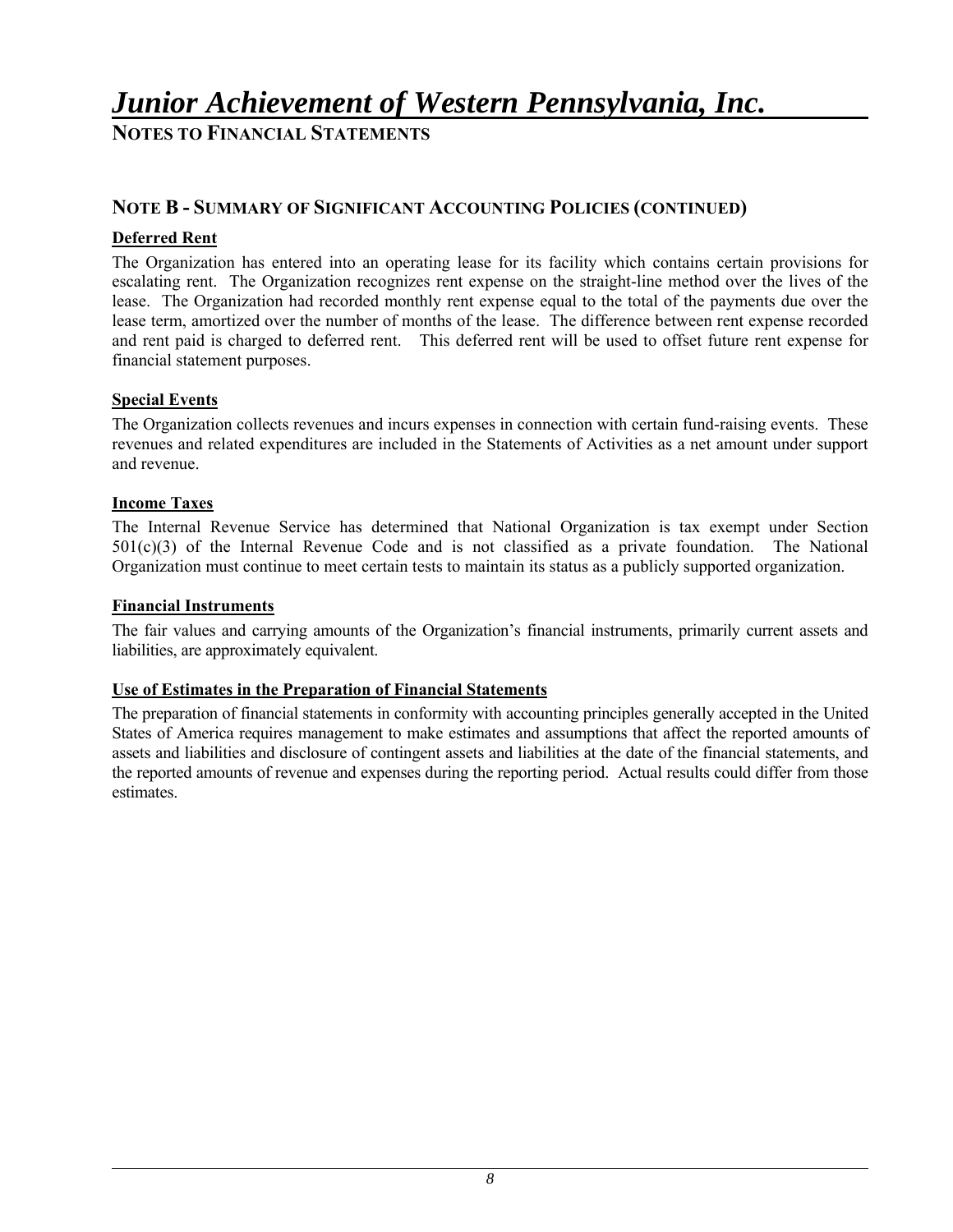**NOTES TO FINANCIAL STATEMENTS**

### **NOTE B - SUMMARY OF SIGNIFICANT ACCOUNTING POLICIES (CONTINUED)**

#### **Recent Accounting Pronouncements**

In May 2014, the FASB issued Accounting Standards Update (ASU) No. 2014-09, *Revenue from Contracts*  with Customers. This ASU supersedes the revenue recognition requirements in Accounting Standards Codification Topic 605, *Revenue Recognition* and most industry-specific guidance throughout the Codification. The standard requires that an entity recognizes revenue to depict the transfer of promised goods or services to customers in an amount that reflects the consideration to which the company expects to be entitled in exchange for those goods or services. In August 2015, the FASB issued ASU No. 2015-14, *Revenue from Contracts with Customers* (Topic 606): *Deferral of the Effective Date*, deferring the effective date of this amendment by one year. This ASU will be effective for the Organization's year ended June 30, 2020, with a one-year early adoption for the Organization's year ended June 30, 2019. The Company is currently in the process of assessing the impact of the adoption of this standard on its financial statements.

In February 2016, the FASB issued ASU No. 2016-02, *Leases*. This ASU supersedes existing guidance on accounting for leases in Accounting Standards Codification Topic 840, *Leases*. The standard requires lessees to recognize the assets and liabilities that arise from leases on the balance sheet. A lessee should recognize in the balance sheet a liability to make lease payments (the lease liability) and a right-of-use asset representing its right to use the underlying asset for the lease term. This ASU will be effective for the Organization's year ended June 30, 2021. The amendments should be applied at the beginning of the earliest period presented using a modified retrospective approach. The Organization is currently in the process of assessing the impact of the adoption of this standard on its financial statements.

In August 2016, the FASB issued ASU 2016-14 *Not-for-Profit Entities* (Topic 958)*: Presentation of Financial Statements of Not-for-Profit Entities*, which consists of six main provisions that amend the financial statements and notes for not-for-profit organizations. The ASU makes changes to net number of net asset classes presented, enhanced disclosures regarding liquidity and self-imposed limits of net assets, increased disclosures related to expense classification disclosure, program and support functions, and underwater endowments. The new standard requires retrospective application and is effective for the annual financial statements issued for fiscal years beginning after December 15, 2017, with early adoption permitted. Management is currently evaluating the effect that implementation of the new standard will have on the financial statements.

In June 2018, the FASB issued ASU 2018-08 *Not-for-Profit Entities* (Topic 958)*: Clarifying the Scope and the Accounting Guidance for Contributions Received and Contributions Made*. The amendments in this Update should assist entities in (1) evaluating whether transactions should be accounted for as contributions (nonreciprocal transactions) within the scope of Topic 958, *Not-for-Profit Entities*, or as exchange (reciprocal) transactions subject to other guidance and (2) determining whether a contribution is conditional. The new standard allows for a modified prospective application and is effective for the annual financial statements issued for fiscal years beginning after December 15, 2018 for resource recipients and December 15, 2019 for resource providers. Management is currently evaluating the effect that implementation of the new standard will have on the financial statements.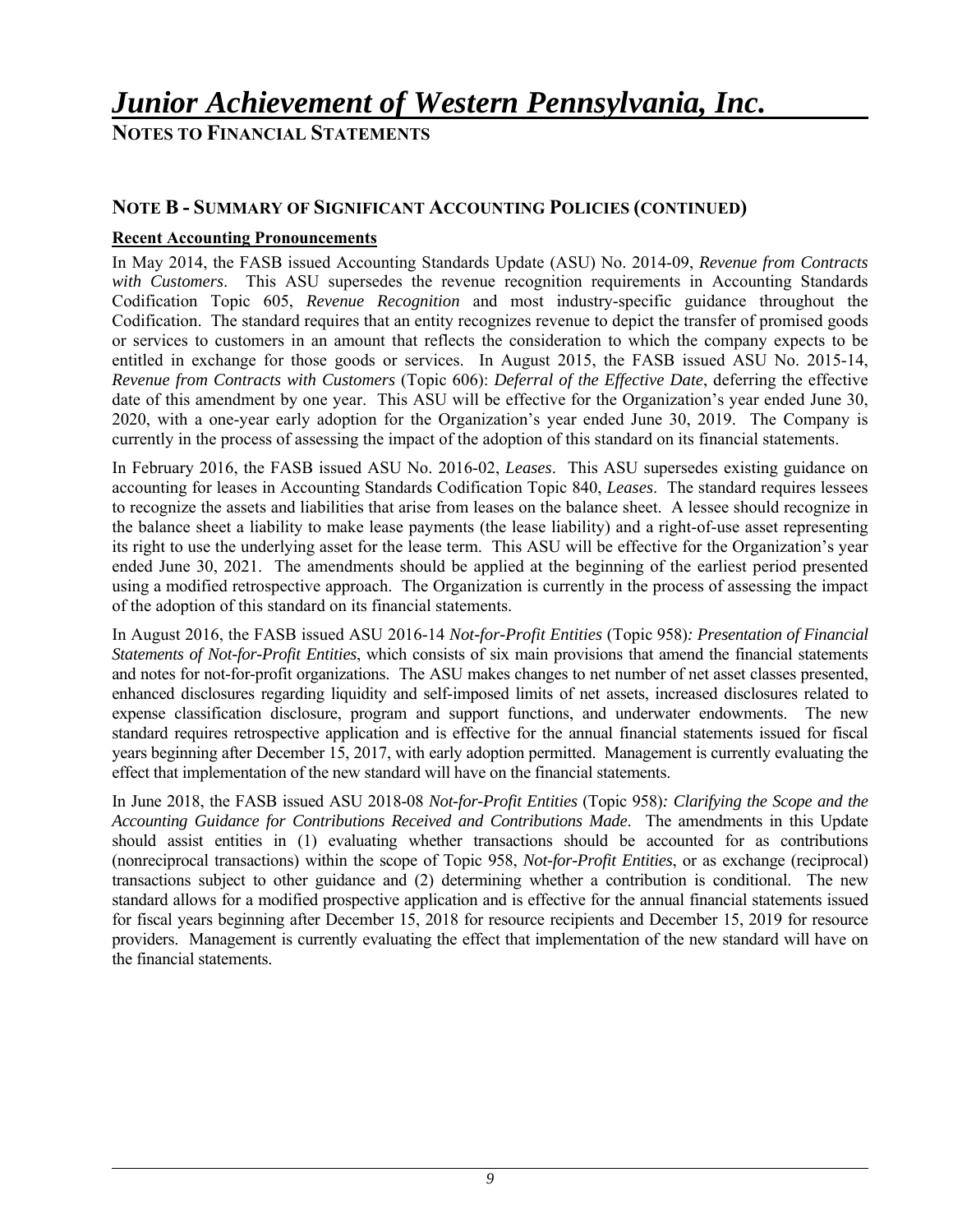## **NOTE C - CONCENTRATION OF CREDIT RISK**

The Organization, at times, has cash deposits which exceed \$250,000 in an individual bank. The Federal Deposit Insurance Corporation (FDIC) insures only the first \$250,000 of funds at member banks.

The Organization maintains various investment vehicles. These investments are uninsured and are subject to market fluctuation.

## **NOTE D - INVESTMENTS**

Investments at June 30 are comprised of:

|                       | 2018          |  |           | 2017 |               |  |           |
|-----------------------|---------------|--|-----------|------|---------------|--|-----------|
|                       | <b>Market</b> |  | Cost      |      | <b>Market</b> |  | Cost      |
| Mutual funds - equity | \$<br>801,296 |  | 647,379   |      | 791,134       |  | 609,838   |
| Mutual funds - bonds  | 704,480       |  | 703,187   |      | 614,386       |  | 598,011   |
|                       | 1,505,776     |  | 1,350,566 |      | 1,405,520     |  | 1,207,849 |

Unrealized (gains)/losses for the years ended June 30, 2018 and 2017, were \$10,090 and (\$113,560), respectively. Realized (gains)/losses for the years ended June 30, 2018 and 2017, were (\$20,763) and (\$13,179), respectively. Investment income for the years ended June 30, 2018 and 2017, was \$67,993 and \$44,972, respectively. Investment expenses for the years ended June 30, 2018 and 2017, were \$10,401 and \$12,655, respectively. Approximately \$62,200 and \$97,100 of money market funds included in the investment brokerage account at June 30, 2018 and 2017, respectively, is included in cash and cash equivalents on the Statements of Financial Position.

As discussed in Note J, the line of credit is secured by investments up to the balance outstanding. As of June 30, 2018, there was no balance outstanding.

The Organization utilizes various investment instruments that, in general, are exposed to various risks, such as interest rate, credit, and overall market volatility. Due to the level of risk associated with certain investment securities, it is reasonably possible that changes in the values of investment securities will occur in the near term and that such changes could materially affect the amounts reported in future financial statements.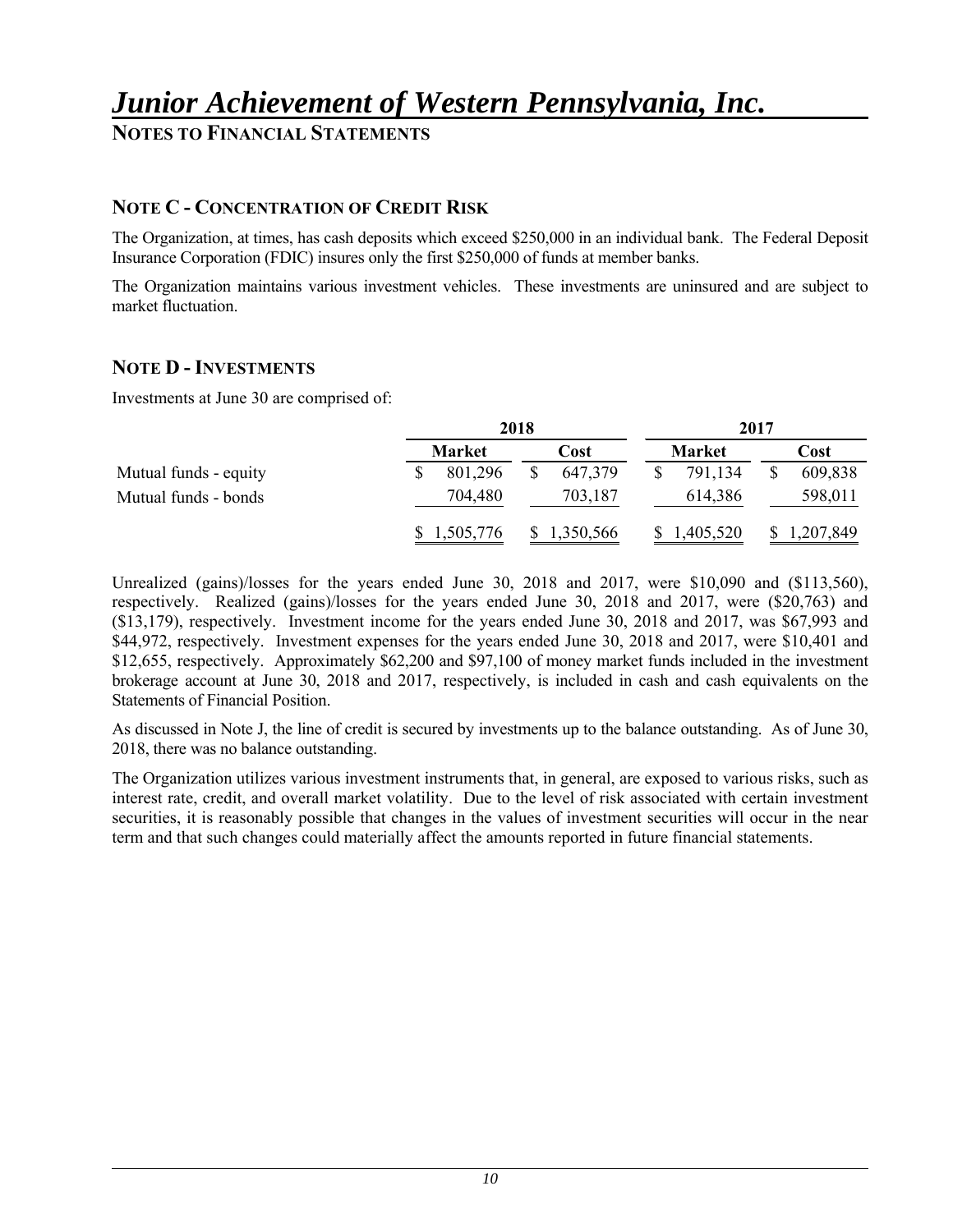**NOTES TO FINANCIAL STATEMENTS**

## **NOTE E - FAIR VALUE MEASUREMENT**

Accounting Standard Codification (ASC) Topic 820 - *Fair Value Measurements and Disclosures* establishes a framework for measuring fair value. That framework provides a fair value hierarchy that prioritizes the inputs to valuation techniques used to measure fair value. The hierarchy gives the highest priority to unadjusted quoted prices in active markets for identical assets or liabilities (Level 1 measurements) and the lowest priority to unobservable inputs (Level 3 measurements). The three levels of the fair value hierarchy under ASC Topic 820 are described as follows:

- Level 1 Inputs in the valuation methodology are unadjusted quoted prices for identical assets or liabilities in active markets that the Organization has the ability to access.
- **Level 2**  Inputs to the valuation methodology include:

Quoted prices for similar assets or liabilities in active markets.

Quoted prices for identical or similar assets or liabilities in inactive markets.

Inputs other than quoted prices that are observable for the asset or liability.

 Inputs that are derived principally from or corroborated by observable market data by correlation or other means.

Level 3 - Inputs to the valuation methodology are unobservable and significant to the fair value measurement.

The asset's or liability's fair value measurement level within the fair value hierarchy is based on the lowest level of any input that is significant to the fair value measurement. Valuation techniques used need to maximize the use of observable inputs and minimize the use of unobservable inputs. The following is a description of the valuation methodology used for assets measured at fair value.

**Mutual funds:** Valued at the net asset value (NAV) of shares held by the Organization as of the balance sheet date.

**Pledges receivable:** Valued based on the present value of future cash flows using the Federal Treasury discounted rate as of the balance sheet date.

**Contributed use of building:** Valued based on the present value of future cash flows using the Federal Treasury discounted rate as of the balance sheet date.

The methods described above may produce a fair value calculation that may not be indicative of net realizable value or reflective of future fair values. Furthermore, while the Organization believes its valuation methods are appropriate and consistent with other market participants, the use of different methodologies or assumptions to determine the fair value of certain financial instruments could result in a different fair value measurement at the reporting date.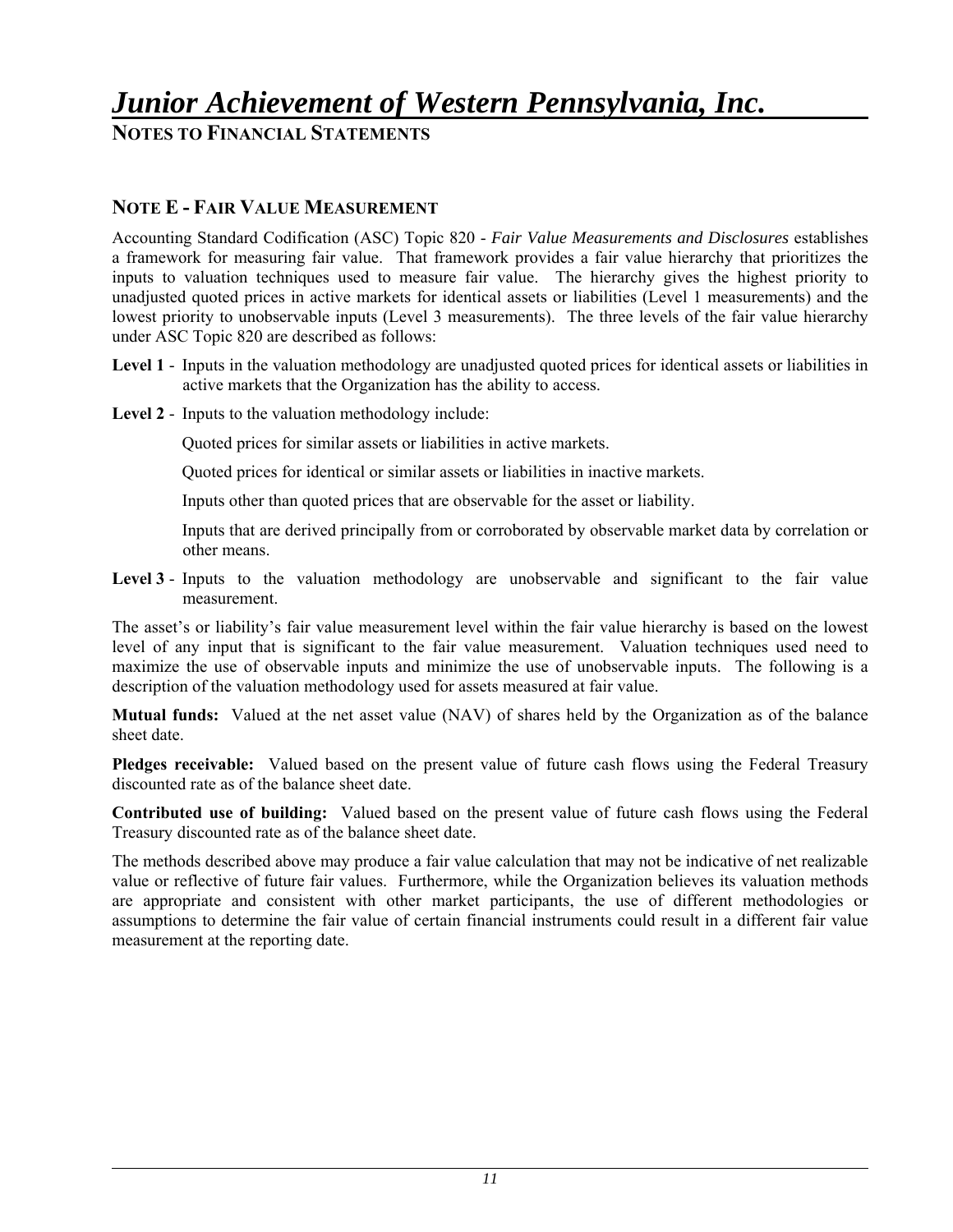## **NOTE E - FAIR VALUE MEASUREMENT (CONTINUED)**

The following table presents the fair value measurements of assets and liabilities recognized in the accompanying statement of financial position measured at fair value on a recurring basis and the level within the ASC Topic 820 fair value hierarchy in which the fair value measurements fall as of June 30, 2018 and 2017.

|                                          | Fair Value at June 30, 2018 |                |    |          |    |           |
|------------------------------------------|-----------------------------|----------------|----|----------|----|-----------|
|                                          |                             | <b>Level 1</b> |    | Level 2  |    | Level 3   |
| <b>Mutual Funds:</b>                     |                             |                |    |          |    |           |
| Large Domestic Common Stock Funds        | <sup>\$</sup>               | 230,966        | \$ | $\Omega$ | \$ | $\theta$  |
| <b>Small Domestic Common Stock Funds</b> |                             | 139,688        |    |          |    | 0         |
| International Common Stock Funds         |                             | 268,849        |    |          |    |           |
| Real Estate Investment Trusts            |                             | 45,085         |    |          |    | 0         |
| Other Equity Funds                       |                             | 116,708        |    |          |    | 0         |
| <b>Short Term Debt Funds</b>             |                             | 277,039        |    |          |    |           |
| Intermediate Term Debt Funds             |                             | 427,441        |    |          |    |           |
| <b>Total Investments</b>                 |                             | 1,505,776      |    |          |    |           |
| <b>Pledges Receivable</b>                | S                           | 0              | \$ | $\Omega$ | \$ | 462,140   |
| <b>Contributed Use of Building</b>       |                             |                |    | $\theta$ |    | 897,308   |
| Total                                    |                             |                |    | $\theta$ |    | 1,359,448 |

|                                          | Fair Value at June 30, 2017 |                |   |                |    |          |
|------------------------------------------|-----------------------------|----------------|---|----------------|----|----------|
|                                          |                             | <b>Level 1</b> |   | <b>Level 2</b> |    | Level 3  |
| <b>Mutual Funds:</b>                     |                             |                |   |                |    |          |
| Large Domestic Common Stock Funds        | S                           | 262,186        | S | $\Omega$       | \$ | $\theta$ |
| <b>Small Domestic Common Stock Funds</b> |                             | 130,384        |   |                |    | 0        |
| International Common Stock Funds         |                             | 283,249        |   |                |    | 0        |
| Real Estate Investment Trusts            |                             | 43,645         |   |                |    | 0        |
| <b>Other Equity Funds</b>                |                             | 71,670         |   |                |    | 0        |
| <b>Short Term Debt Funds</b>             |                             | 247,922        |   |                |    | 0        |
| Intermediate Term Debt Funds             |                             | 366,464        |   |                |    |          |
| <b>Total Investments</b>                 |                             | 1,405,520      |   |                |    |          |
| <b>Pledges Receivable</b>                |                             |                |   |                |    | 514,572  |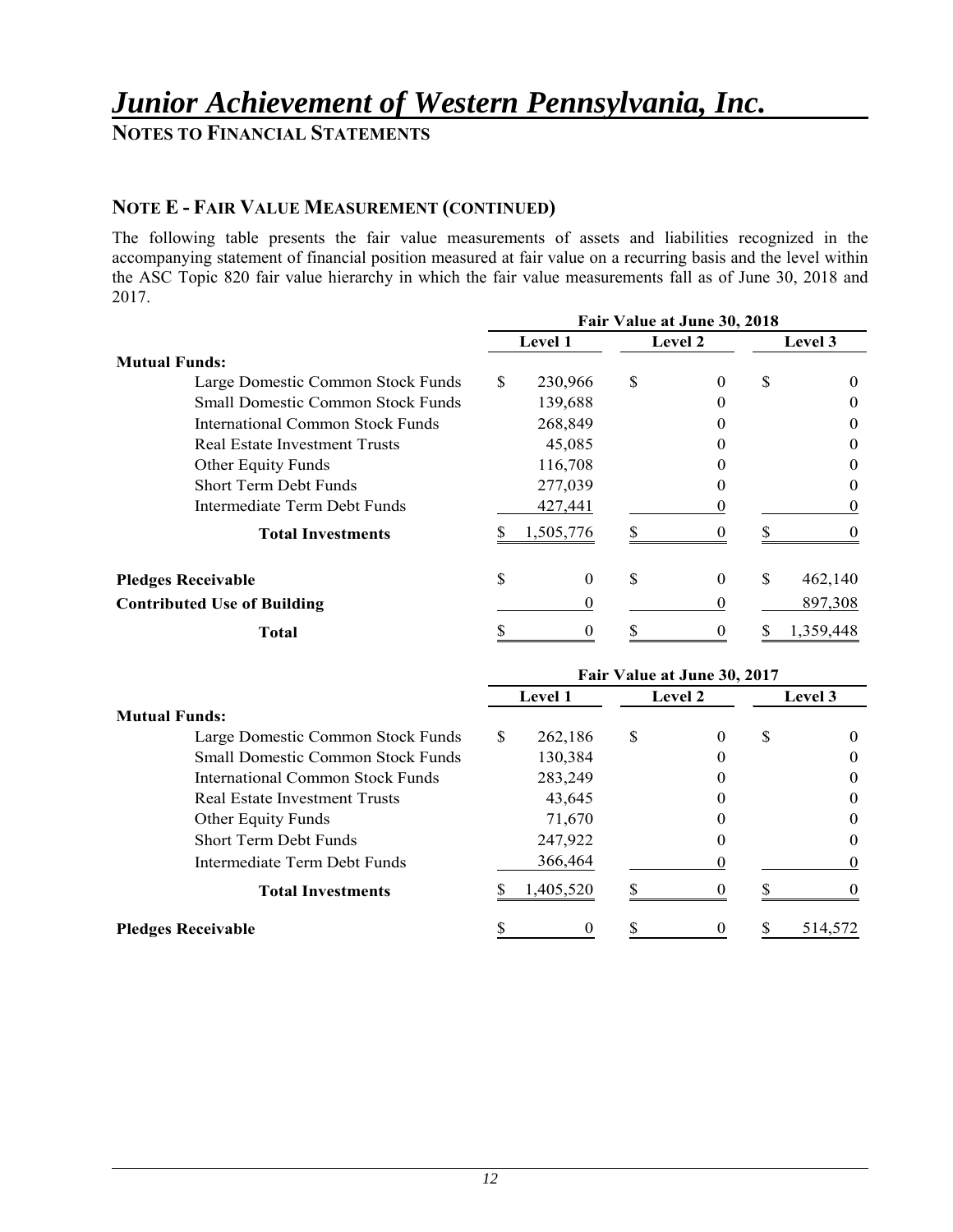## **NOTE E - FAIR VALUE MEASUREMENT (CONTINUED)**

The following is a reconciliation of the beginning and ending balances of recurring fair value measurements recognized in the accompanying Statements of Financial Position using significant unobservable (Level 3) inputs:

|                                              | 2018      | 2017     |
|----------------------------------------------|-----------|----------|
| Beginning balance                            | 514,572   | 587,838  |
| Purchases, sales, issuances, and settlements | 844,876   | (73,266) |
| Transfers in and/or out of Level 3           |           |          |
| Ending balance                               | 1,359,448 | 514,572  |

## **NOTE F - PLEDGES RECEIVABLE**

Pledges receivable for the capital campaign as of June 30, 2018, were \$462,140 of which \$174,548 is anticipated to be collected within one year, \$187,592 is anticipated to be collected within two to five years, and \$100,000 is anticipated to be collected in more than five years. Of these receivables, \$325,000 is due from two donors. Pledges receivable as of June 30, 2017, were \$514,572. Of these receivables, \$325,000 was due from two donors. Management has estimated an allowance for uncollectible pledges of \$46,000 and \$26,000, for the years ended June 30, 2018 and 2017, respectively. (See Notes P and Q)

## **NOTE G - PROPERTY AND EQUIPMENT**

Property and equipment at June 30 is summarized as follows:

|                                                | <b>June 30,</b> |        |    |        |  |
|------------------------------------------------|-----------------|--------|----|--------|--|
|                                                |                 | 2018   |    | 2017   |  |
| Leasehold improvements                         | \$              | 40,055 | \$ | 2,882  |  |
| Computer equipment                             |                 | 26,496 |    | 26,496 |  |
| Furniture and fixtures                         |                 | 26,996 |    | 18,869 |  |
|                                                |                 | 93,547 |    | 48,247 |  |
| Less accumulated depreciation and amortization |                 | 29,938 |    | 47,808 |  |
| Total                                          |                 | 63,609 | ς  | 439    |  |

Depreciation and amortization charged to operations for the years ended June 30, 2018 and 2017 was \$999 and \$40, respectively.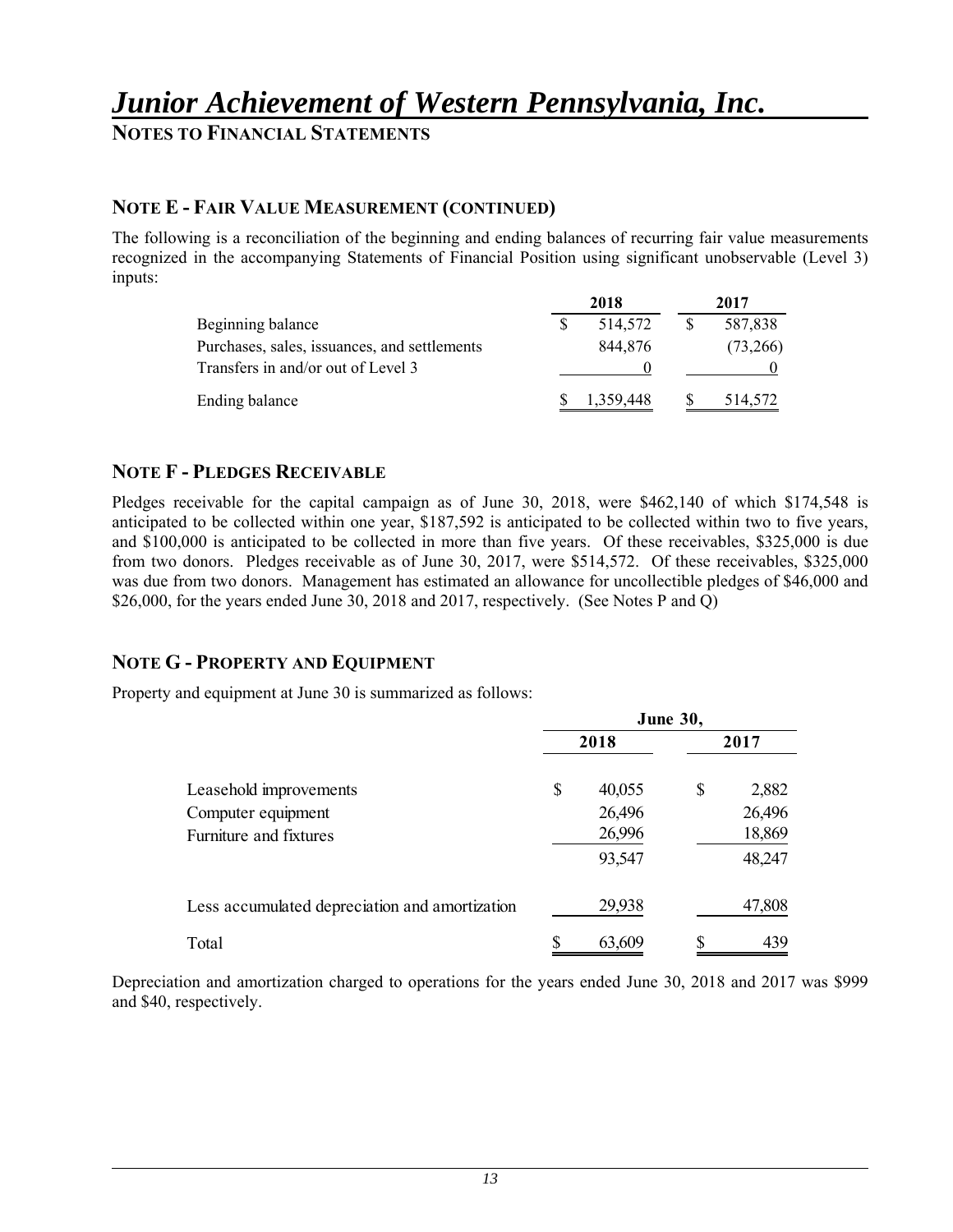**NOTES TO FINANCIAL STATEMENTS**

### **NOTE H - CONTRIBUTED USE OF BUILDING**

On June 1, 2018, the Organization entered into an operating lease agreement that included payment terms which were below the estimated fair market value rates for the rental space. It was the intention of the lessor to donate the office space to the Organization by granting rent concessions over the ten-year lease period. The Organization calculated the difference between the estimated fair value of the rental space and the actual rent to be paid over the term of the lease and determined that the rent concessions were approximately \$1,032,000. In accordance with ASC 958-605-30, the Organization recognized the contributed asset and temporarily restricted revenue as of the date noted above based on the estimated fair value of the rent concessions. The estimated fair value of the contribution was determined based on the present value of future cash flows using the Federal Treasury discounted rate over the lease term. As of June 30, 2018, the fair value of the contributed use of building was \$897,308, net of unamortized discount of \$134,990, and are included on the accompanying Statements of Financial Position. On an annual basis, the expense related to the contributed use of building will be amortized using the straight-line method over the life of the lease.

### **NOTE I - FUNCTIONAL EXPENSES**

The expenses as reported in the Statements of Activities by function are as follows:

|                        | 2018      | 2017      |
|------------------------|-----------|-----------|
| Program services       | 2,151,545 | 2,185,458 |
| Management and general | 596,217   | 350,607   |
| Fundraising costs      | 254,585   | 268,846   |
|                        | 3,002,347 | 2,804,91  |

## **NOTE J - LINE OF CREDIT**

The Organization has available a \$500,000 line of credit with a bank. The line bears interest at Prime (5.00% on June 30, 2018) and is collateralized by a security interest in the Organization's Charles Schwab brokerage account (see Note D). The line of credit is subject to annual reviews and renews annually. On August 31, 2017, the line of credit was repaid in full. Amounts outstanding under this line of credit as of June 30, 2018 and 2017 were \$0 and \$100,000, respectively.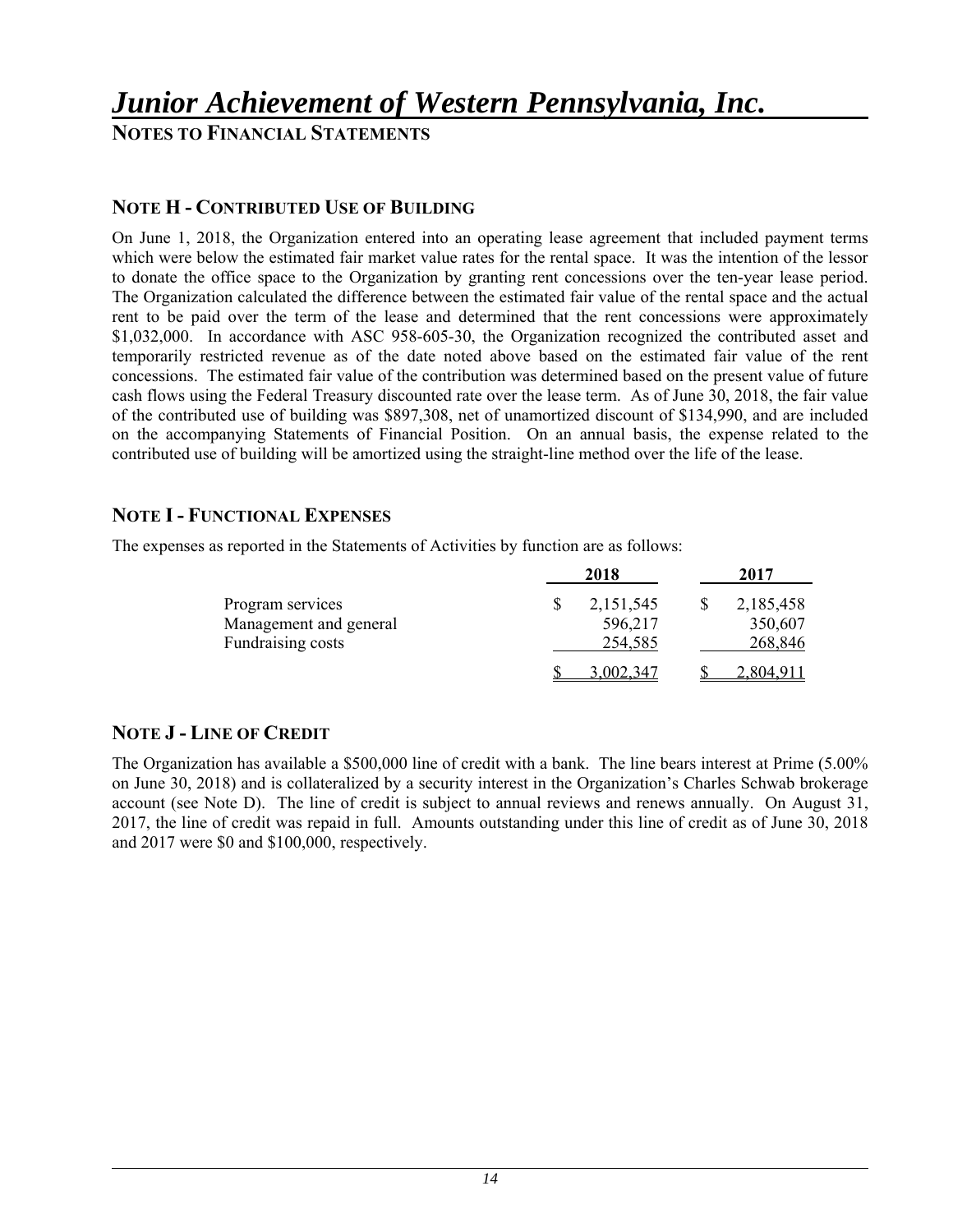### **NOTE K - COMMITMENTS**

The Organization leases offices and various office equipment under operating leases with various expiration dates ranging through May 2028. In addition, some of the leases contain provisions for the Organization to pay its proportionate share of real estate taxes and building operating costs. The amount charged to operations under all operating leases for the years ended June 30, 2018 and 2017 was approximately \$132,000 and \$134,000, respectively.

Minimum future lease payments for the five years subsequent to June 30, 2018 and in the aggregate, are approximately as follows:

| <b>Years Ending</b><br><b>June 30,</b> |               |
|----------------------------------------|---------------|
| 2019                                   | \$<br>147,000 |
| 2020                                   | 281,000       |
| 2021                                   | 288,000       |
| 2022                                   | 295,000       |
| 2023                                   | 303,000       |
| Thereafter                             | 1,429,000     |
|                                        | 2,743,000     |
|                                        |               |

As of June 30, 2017, the Organization had accrued approximately \$148,000 for various property taxes associated with land owned by the Organization. During the year ended June 30, 2018, the Organization transferred ownership of the land to the borough of Munhall in exchange for forgiveness of this tax liability. The reversal of the accrued property taxes is shown as forgiveness of property taxes on the Statements of Activities for the year ended June 30, 2018.

## **NOTE L - GIFTS-IN-KIND**

The Organization receives donated gifts and services that are used for various fund-raising events. Gifts-inkind also include the donated services mentioned in Note B. The gifts-in-kind are recorded as assets or expenses and as non-cash revenues depending on the gift received.

As of June 30, 2018 and 2017, management estimated the fair value to be \$105,298 and \$151,070, respectively.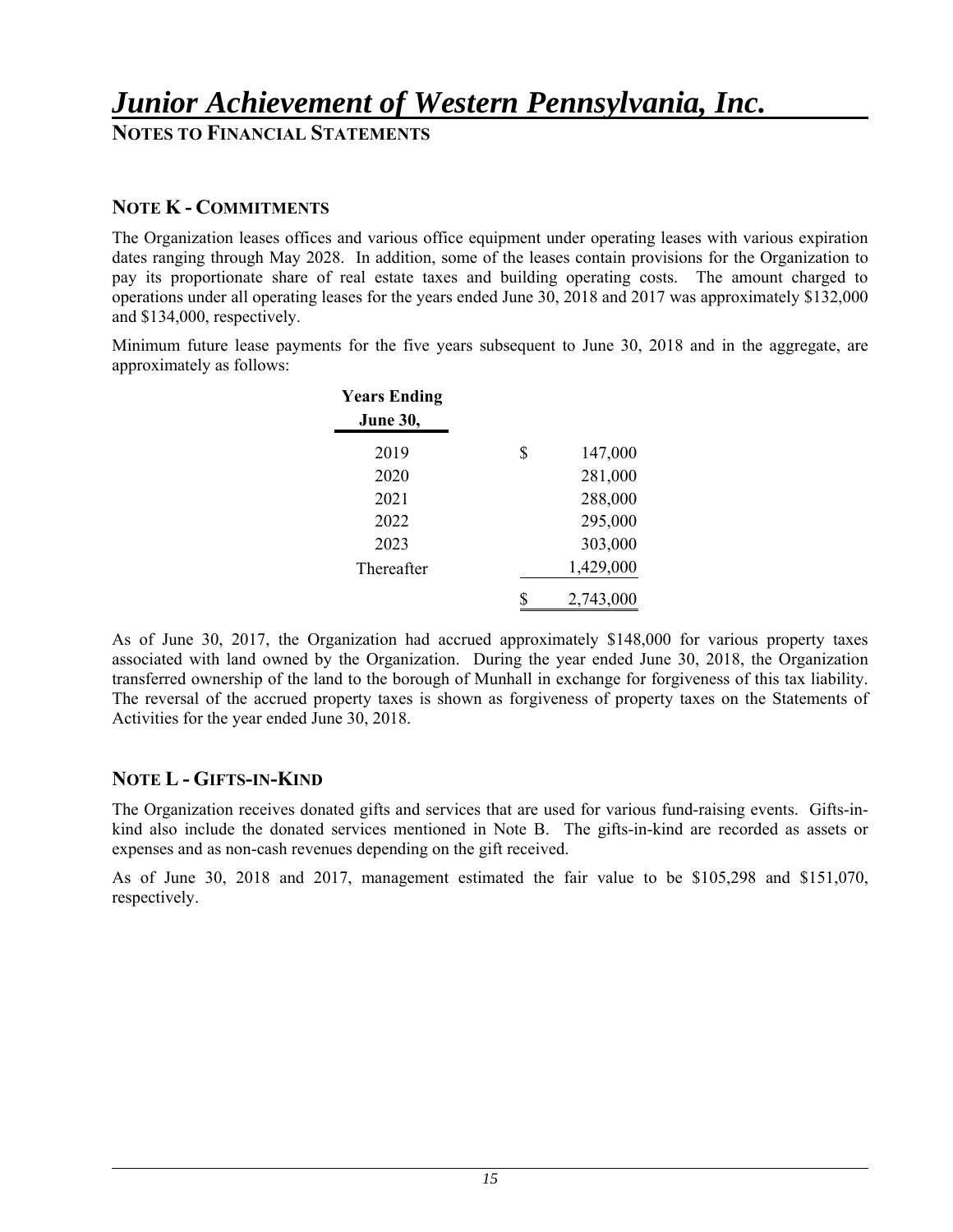**NOTES TO FINANCIAL STATEMENTS**

## **NOTE M - PENSION PLAN**

The National Organization operates a pension plan for the local organizations. Junior Achievement of Western Pennsylvania, Inc. pays a monthly contribution to the National Organization based upon the salaries of all full-time employees with a minimum of one year of service. Expenses charged to operations for the years ended June 30, 2018 and 2017 are approximately \$128,000 and \$131,000, respectively, and are included in the financial statements as a component of employee benefits.

## **NOTE N - CONCENTRATIONS**

For the year ended June 30, 2018, one organization accounted for approximately 12% of total accounts receivable. For the year ended June 30, 2017, one organization accounted for approximately 15% of the total accounts receivable.

For the years ended June 30, 2018 and 2017, the Organization received approximately 24% and 32%, respectively of its total revenue from one funding source.

## **NOTE O - RELATED PARTY**

The Organization is required to pay a license fee to the National Organization between 2% and 10% of gross revenue (defined as gross revenue reduced by allowable costs and expenses for special events), in exchange for curriculum updates and assistance with local fundraising. The Organization has a ten-year operating agreement with the National Organization to use the JA USA Brand which expires in June 2026. For the years ended June 30, 2018 and 2017, the license fee was \$59,281 and \$62,561, respectively.

The Organization entered into a management agreement to manage the administrative, financial and operational activities of JA Empowerment LLC, a Special Purpose Entity (SPE). JA Empowerment LLC is a Pennsylvania limited liability company formed in June 2017 that has been organized as a SPE to participate in the Pennsylvania Educational Improvement Tax Credit (EITC) and Opportunity Scholarship Tax Credit (OSTC) programs. The SPE will earn tax credits from the state of Pennsylvania to be distributed to its members based on the SPE making charitable scholarship donations to Junior Achievement or other scholarship organizations approved by the state. As of June 30, 2018, and 2017, the SPE donated \$42,700 and \$0 to the Organization, respectively.